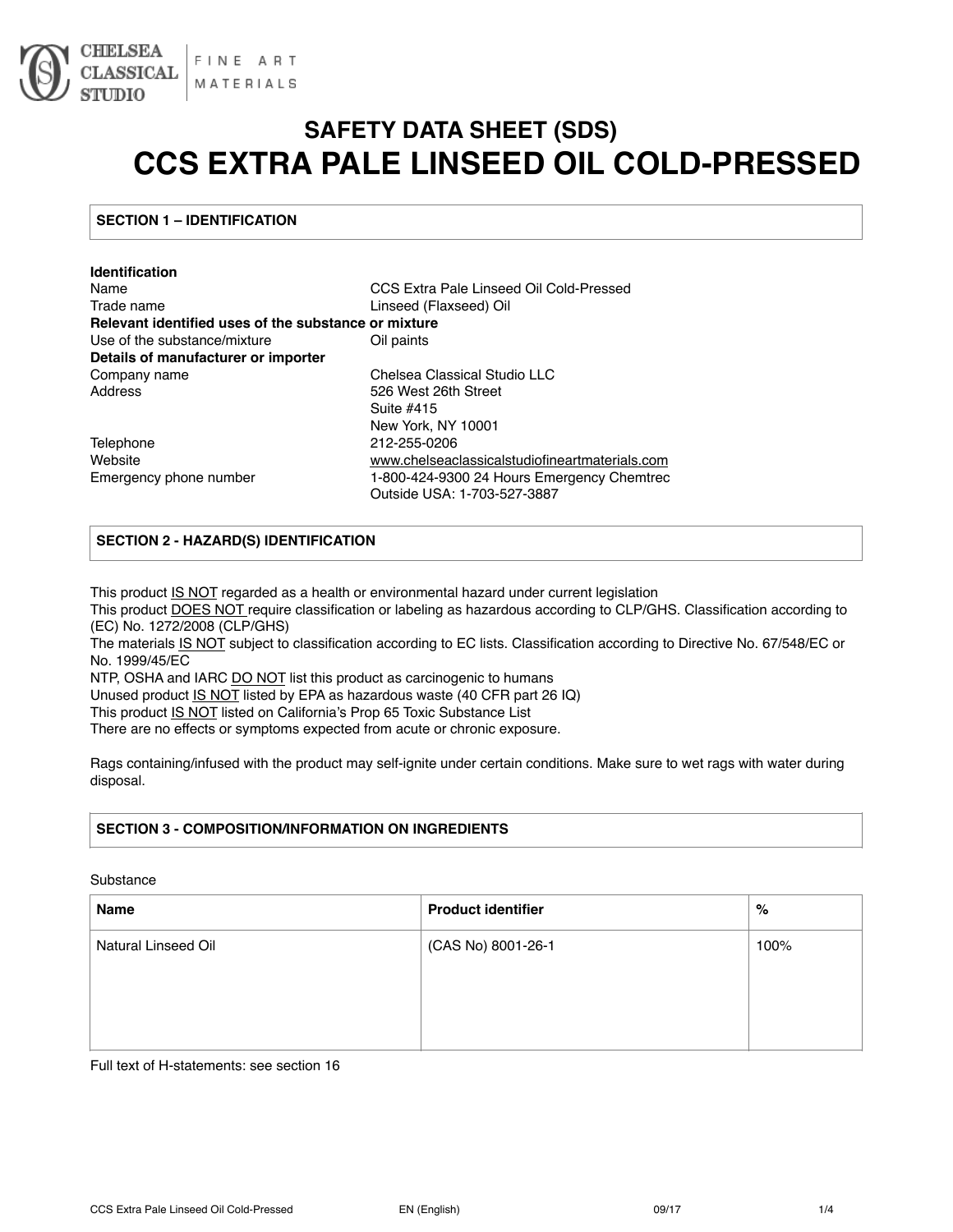#### **SECTION 4 - FIRST AID MEASURES**

No acute health effects expected.

# **Description of first aid measures**

First-aid measures after inhalation No special measures required. First-aid measure after skin contact Wash skin with soap and water, rinse well with water. First-aid measures after eve contact Rinse immediately with plenty of water. First-aid measures after ingestion **Rinse with water and drink lots of water**.

#### **SECTION 5 - FIREFIGHTING MEASURES**

#### **Extinguishing media**

Suitable extinguishing media Foam. Dry powder. Carbon dioxide. DO NOT apply strong water jet. **Special hazards arising from the substance or mixture** 

Fire hazard Combustible material with low risk, it may burn or form inflammable mixtures when heated above flash point. Rags containing the substance may auto-ignite under certain conditions. Forms carbon oxides and smoke in case of fire.

# **SECTION 6 - ACCIDENTAL RELEASE MEASURES**

#### **Personal precautions, protective equipment and emergency procedures**

| General measures                 | Remove ignition sources. Surfaces may be slippery.                          |
|----------------------------------|-----------------------------------------------------------------------------|
| <b>Environmental precautions</b> | Prevent entry to sewers and public waters.                                  |
| Methods for cleaning up          | Contain with absorbent material such as sand or earth, dispose accordingly. |

## **SECTION 7 - HANDLING AND STORAGE**

# **Precautions for safe handling** Precautions for safe handling Keep away from sources of ignition – No smoking. Keep container tightly closed. Avoid contact with eyes, skin and clothing. Soak rags in water and dis-

pose of them properly. **Storage conditions** Store away from heat.

## **SECTION 8 - EXPOSURE CONTROLS/PERSONAL PROTECTION**

**General General No exposure limits noted Respiratory Protection Mone required Ventilation None required Eye Protection None required** 

**Skin Protection Barrier creams or suitable protective gloves Other information Do no eat, drink or smoke during use.** 

#### **SECTION 9 - PHYSICAL AND CHEMICAL PROPERTIES**

## **Information on basic physical and chemical properties**

| <b>Physical state</b> | Liguid                              |
|-----------------------|-------------------------------------|
| Appearance            | Liquid                              |
| Color                 | Yellow                              |
| Odor                  | Characteristic low odor             |
| Boiling point         | $>300^{\circ}$ C (572 $^{\circ}$ F) |
| Flash point           | $>222^{\circ}$ C (432°F)            |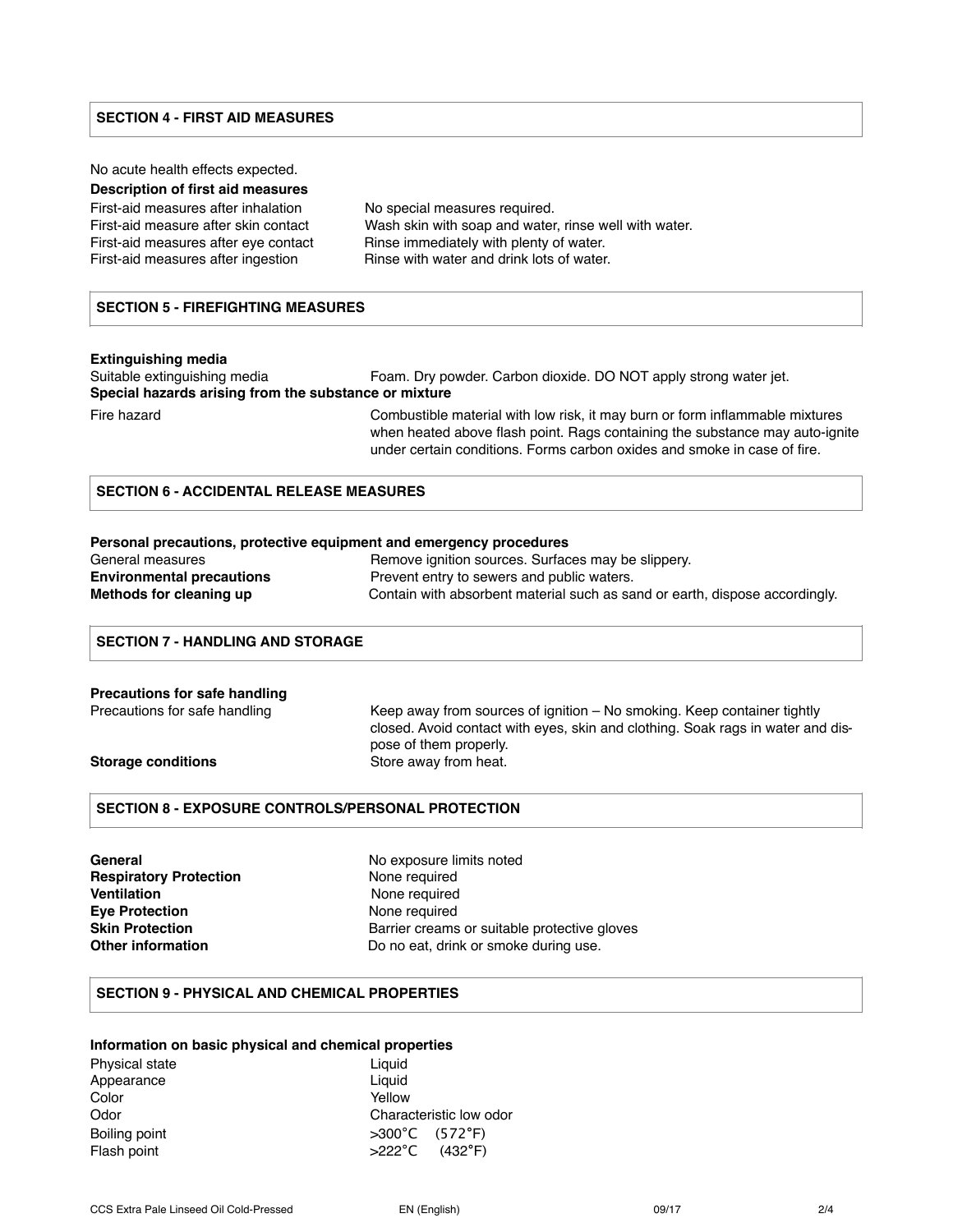| Relative evaporation rate   |
|-----------------------------|
| Flammability (solid, gas)   |
| <b>Explosive limits</b>     |
| <b>Explosive properties</b> |
| Oxidizing properties        |
| Density                     |
| Solubility                  |
| Auto-ignition temperature   |
| Viscosity, dynamic          |

No data available No data available No data available No data available **Oxidizing**  $0.95$  g/cm3 Insoluble in water Auto-ignition temperature >237**°**C (459**°**F) 075-100 mPa.s

# **SECTION 10 - STABILITY AND REACTIVITY**

| Reactivity                         | Not classified as aggressive                                                                                                     |
|------------------------------------|----------------------------------------------------------------------------------------------------------------------------------|
| Chemical stability                 | Stable under normal conditions. Avoid air and oxidizers.                                                                         |
| Possibility of hazardous reactions | No dangerous reaction known under normal usage.                                                                                  |
| Conditions to avoid                | Extremely high temperatures. Open flame. Overheating. Heat. Sparks. Com-<br>bustible materials. Possible spontaneous combustion. |
| Incompatible materials             | Strong oxidizing agents.                                                                                                         |
| Hazardous decomposition products   | Carbon monoxide and dioxide, fumes and irritant gases.                                                                           |

# **SECTION 11 - TOXICOLOGICAL INFORMATION**

#### **Information on toxicological effects**

| Carcinogenicity       |  |
|-----------------------|--|
| Inhalation            |  |
| Acute toxicity        |  |
| Reproductive toxicity |  |

NOT CONSIDERED CARCINOGENIC No adverse effects due to inhalation are expected. No acute health effects expected This product is not expected to cause reproductive or developmental effects.

# **SECTION 12 - ECOLOGICAL INFORMATION**

#### **Toxicity**

Ecology- general Not considered hazardous to the environment.

#### **SECTION 13 - DISPOSAL CONSIDERATIONS**

Waste disposal recommendations Dispose in a safe manner in accordance with local/national regulations. Do not discharge into surface water. Rags moistened with flammable liquids must be soaked in water and disposed of in a fireproof bucket.

# **SECTION 14 - TRANSPORT INFORMATION**

#### **Department of Transportation (DOT)**

**Non-Bulk** In accordance with DOT Not regulated as dangerous goods

**Transport by sea IMDG** Not regulated as dangerous goods Air transport (IATA) Not regulated as dangerous goods **ADG** Not regulated as dangerous goods<br> **ADR** Not regulated as dangerous goods<br>
Not regulated as dangerous goods Not regulated as dangerous goods **RID** Not regulated as dangerous goods

#### **SECTION 15 - REGULATORY INFORMATION**

**US federal regulations** Not regulated as dangerous goods